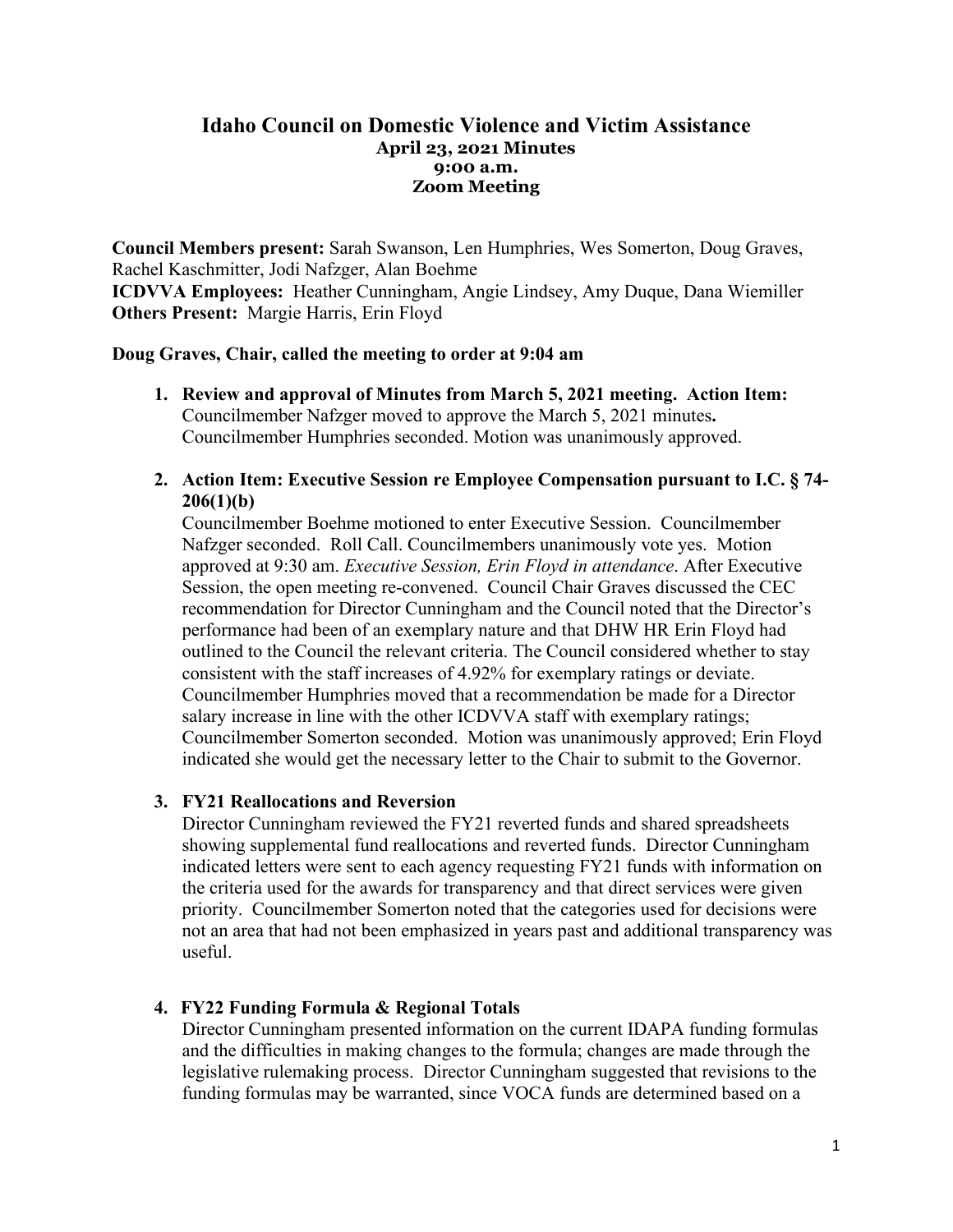population and area ratio with no regard to need or demand for services, FVPSA funds are divided evenly among the regions, and State DV funds are determined based on the number of marriage licenses issued per county, with no regard to the number of DV shelters per region. Questions regarding making changes were answered by Director Cunningham. Director Cunningham explained the data used in the formals to determine the amount of VOCA, FVPSA and State DV funds to be awarded in each region for the FY22 grant cycle and provided those figures to the Council. process used this year for funding and the evaluation criteria that was used. Programs were measured and a final weighted scoring summary was given as a scorecard. Councilmember acknowledged the efforts given on focusing on grading the applications.

# **5. Underserved Categories Defined for FY22 Action Item:**

Director Cunningham presented the current guidance from both VOCA and FVPSA regarding the definitions of underserved categories and discussed proposed revisions to the Council's definition for FY22 (the strategic plan calls for annual revisions based on best available data). Councilmember Nafzger requested more clarity on the definitions currently being used. Director Cunningham reviewed the current definition of underserved – victim type and victimization type may both be included. The majority of agencies serve sexual assault and domestic violence victims but agencies do not serve LGBTQ only or other underserved populations; some victims are in more than one category. Councilmember Nafzger suggested asking better questions to break down information and percentages. Director Cunningham suggested tying data reported to VOCA as a more reliable source than merely what the application indicates. The Council suggested various categories for inclusion in the definition. Councilmember Nafzger wants more work made on definition for funding decisions for FY23 and suggested a possible subcommittee on the issue. Councilmember Nafzger moved to accept the definition of underserved circulated by Director Cunningham based on the Council discussion during the meeting. Councilmember Humphries seconded. Motion was unanimously approved.

## **6. Action Item: FY22 Grant Application Review**

Director Cunningham emphasized the importance of fairness and transparency as, due to declining VOCA funds, \$3 million must be cut from FY21 award in FY22 awards and due to the VOCA funding formula, the cuts have disproportionate impacts in the various regions. Director Cunningham presented scoring results and walked through scoring spreadsheets supplied to the Council, including recommendations for FY22 awards based on the scoring. Director Cunningham explained the tools utilized in the application review process and the weighted scoring system and consideration of various factors, including historical funding, priority underserved, geographic isolation, newer programs, reliance on ICDVVA funding, dollars per victim served, compliance with ICDVVA deadlines and policies/completeness of reimbursement requests. A cover sheet for each agency was proved to councilmembers showing the scores, historical funding and FY22 funding recommendations. Chairman Graves said that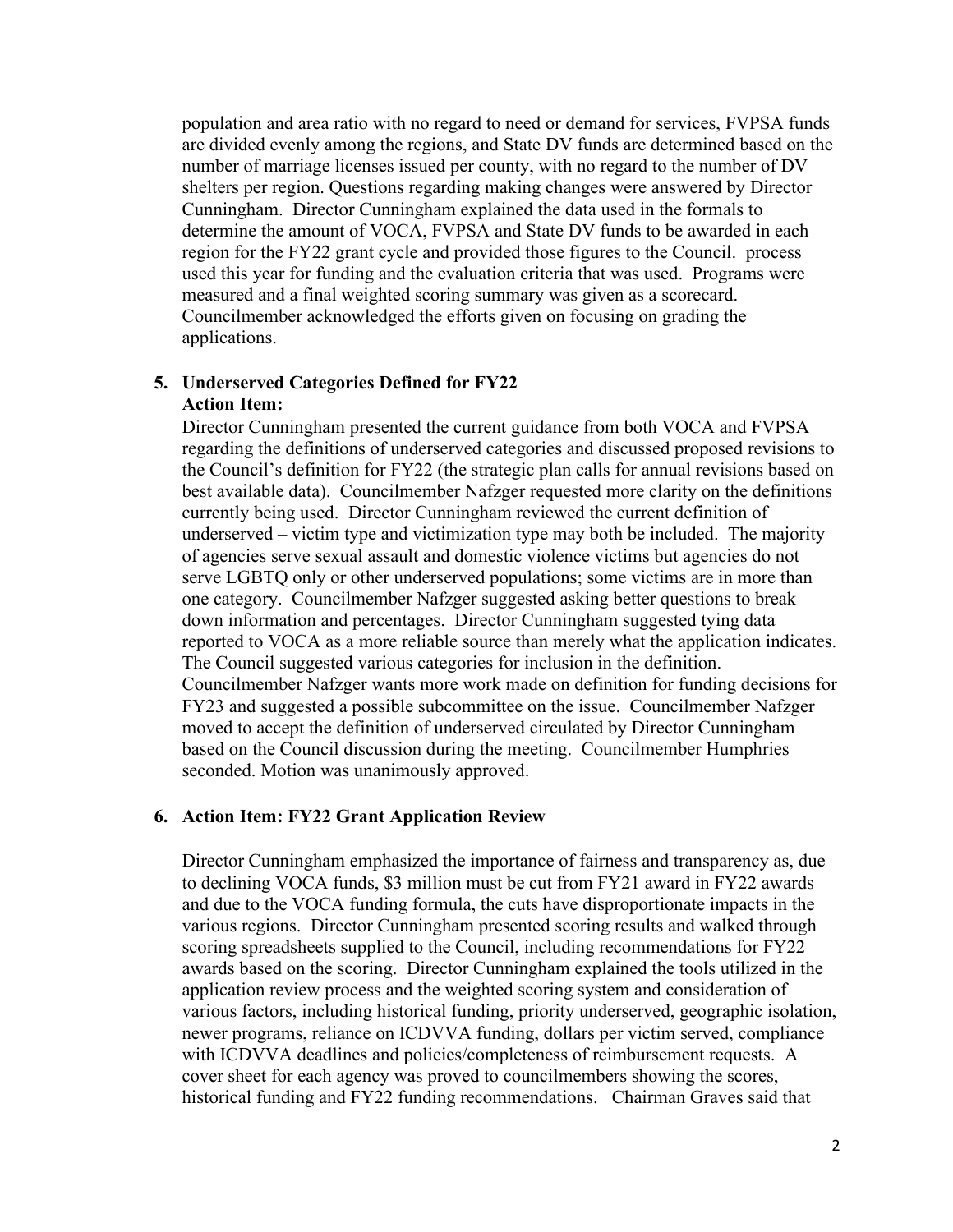much of the information provided is what the Council had been asking for across several years but had never been provided and noted his appreciation at the level of detail and the amount of information provided. Councilmember Humphries suggested moving to approve the FY22 funding recommendations based on the information presented. Councilmembers Swanson, Humphries, and Somerton commented that the materials provided and the additional eyes on each application were very helpful, and that staff deal with the agencies all the time and the weighted scoring system that takes into account more data makes sense. Chair Graves indicated his approval on the weighted scoring. Councilmember Nafzger stated she had no concern for the process but would like clarification on agencies in Region 4 that are given less than in FY21. Ms. Duque discussed the lack of VOCA funding in Region 4 based on the formula and walked through the application of the weighted scoring to determine the amount of the cuts to each program. The agencies in Region 4 were not funded fully due to the decrease in funding. Councilmember Humphries moved to approve the FY22 awards recommended by the ICDVVA staff without revision. Councilmember Somerton seconded. Motion was unanimously approved.

#### **7. Moving to Federal Fiscal Year Grant Cycle Starting FY23**

Director Cunningham reviewed the difficulty with grants based on the State of Idaho fiscal year and proposed changing the grant year to match with the Federal fiscal year. The change in fiscal year will avoid overlap between federal awards and will make the funding process easier/cleaner for everyone. Contracts could be redone in July with amendments and keeping track of priority categories and having correct SARs would be far easier. The Council indicated that the change made sense as long as did not create conflicts with state requirements.

**8. Action Item: Suggestions for Reworking Grant Application and Scoring for FY23** Director Cunningham presented the need to rework the applications for FY23. There are missing components in the current application. Changes would provide more data for the demand for services, such as waiting lists, occupancy and referrals. The changes would allow for funding based on need for services, addressing gaps in service, and consideration of victims that are not served. Councilmembers discussed the letters of support only being necessary every 3 years rather than each year. The questions that need to be on the application were discussed by the councilmembers. More data needs to be collected on who is needing more funding or the same amount of funding. Evaluating the needs of the agencies is more important now that less funding will be available. Asking the agencies about their other funding sources and identifying their funding from other resources is key. It is important to educate agencies to be less dependent on one funding source. This information can be collected from the applications. The goals on the application should be tied to the strategic plan goals. The tools provided with data collection will help in future funding decisions and to comply with IDAPA requirements. Councilmember Humphries made a motion to have ICDVVA staff revamp the grant application in line with the discussion. Councilmember Boehme seconded. Motion was unanimously approved.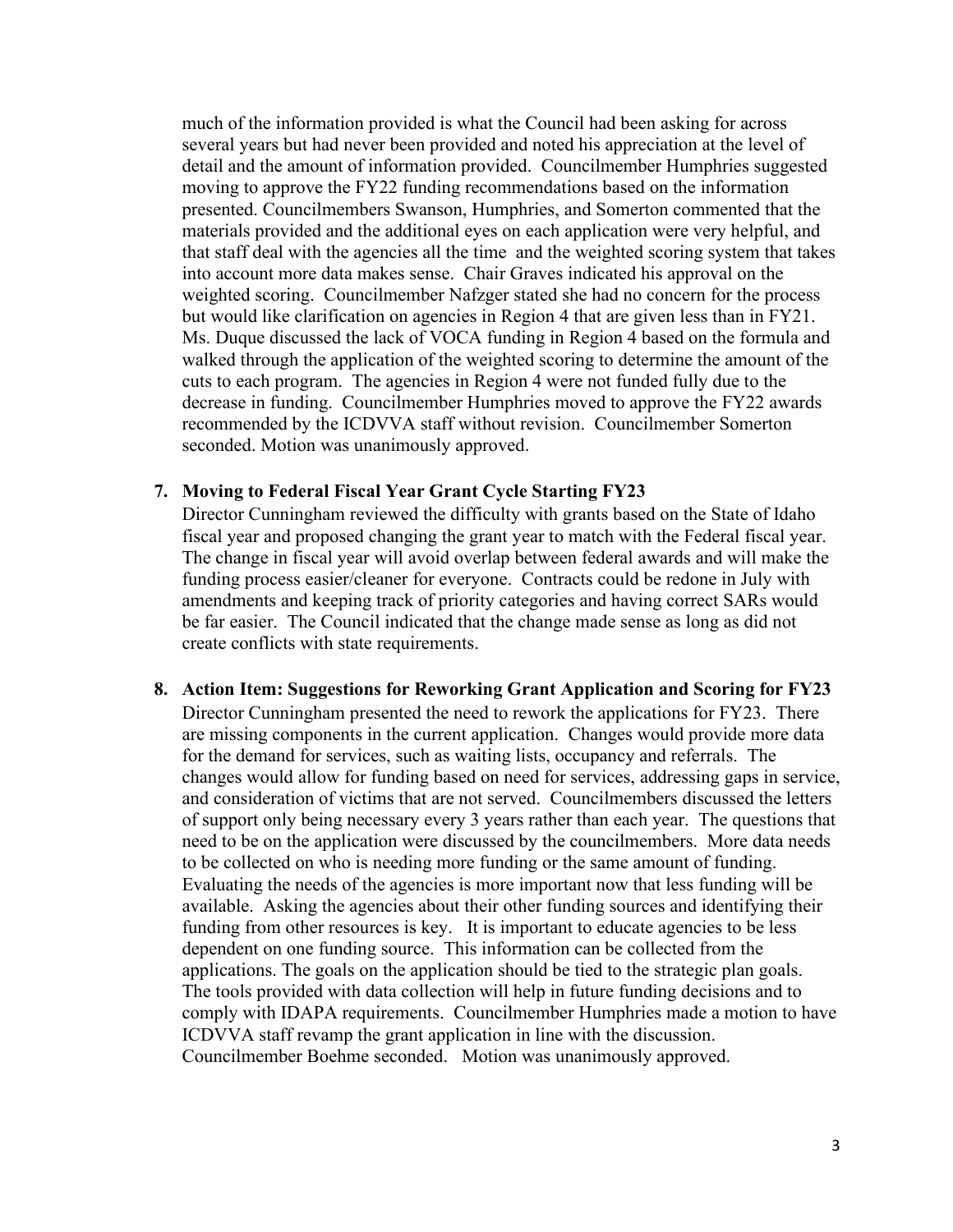## **9. Audit Update**

Director Cunningham informed the Councilmember the DOJ 2019 audit had been closed out and that one federal audit tied to the State 2019 audit remained open. There will be audit findings relating to the FY20 LSO audit as everything is measured based on past points in time. The improvements made by ICDVVA staff will improve compliance in the future and should hopefully eliminate audit findings moving forward.

### **10. DHW Relationship Update**

Director Cunningham explained that she prepared a memo detailing some of the issues with the assignment of the Council to DHW for administrative and budgetary purposes and suggested that a different assignment be considered. Director Cunningham met with Director Jeppson, who is open to Council reassignment. The decision lies with the Governor's Office.

### **11. ISP Relationship Update**

Director Cunningham explained the move to Idaho State Police would benefit with combined monitoring and an improved collaboration and overview with other states.

### **12. MMIP Update**

Director Cunningham discussed the need to determine the priority geographic areas.

#### **13. Complaint Reported**

Director Cunningham mentioned a complaint was filed, more information on the complaint and on the agency's response will be gathered by ICDVVA staff a status will be provided.

### **14. FY21 Update – Financial Report (Year to Date Grant Expenditures)**

Ms. Duque shared the FY21 budget with the council. Monitoring the agencies spending will achieve the goal to have all funds fully expended by the agencies by the end of the fiscal year. Allocations will be made to other programs in need if an agency is unable to spend their funds.

#### **15. Reimbursement Tracking Update**

Director Cunningham explained the progress implemented to tracking reimbursements, to avoid audit findings and to be accountable to programs for making timely reimbursement payments pursuant to grant awards. The ICDVVA staff's development of the reimbursement tracking system is more efficient and shows the workflow from beginning of reimbursement request to the payment of that request so that any bottlenecks can be identified. The continuing goal for staff is to keep payments at no more than 30 days from submission to payment. The timing of reimbursement payment vs requests will be a standing agenda item to keep the Council informed.

### **16. Monitoring Update**

Ms. Duque discussed the progress of the new monitoring forms and monitoring plan created in December, and updated the Council on progress towards the goal of